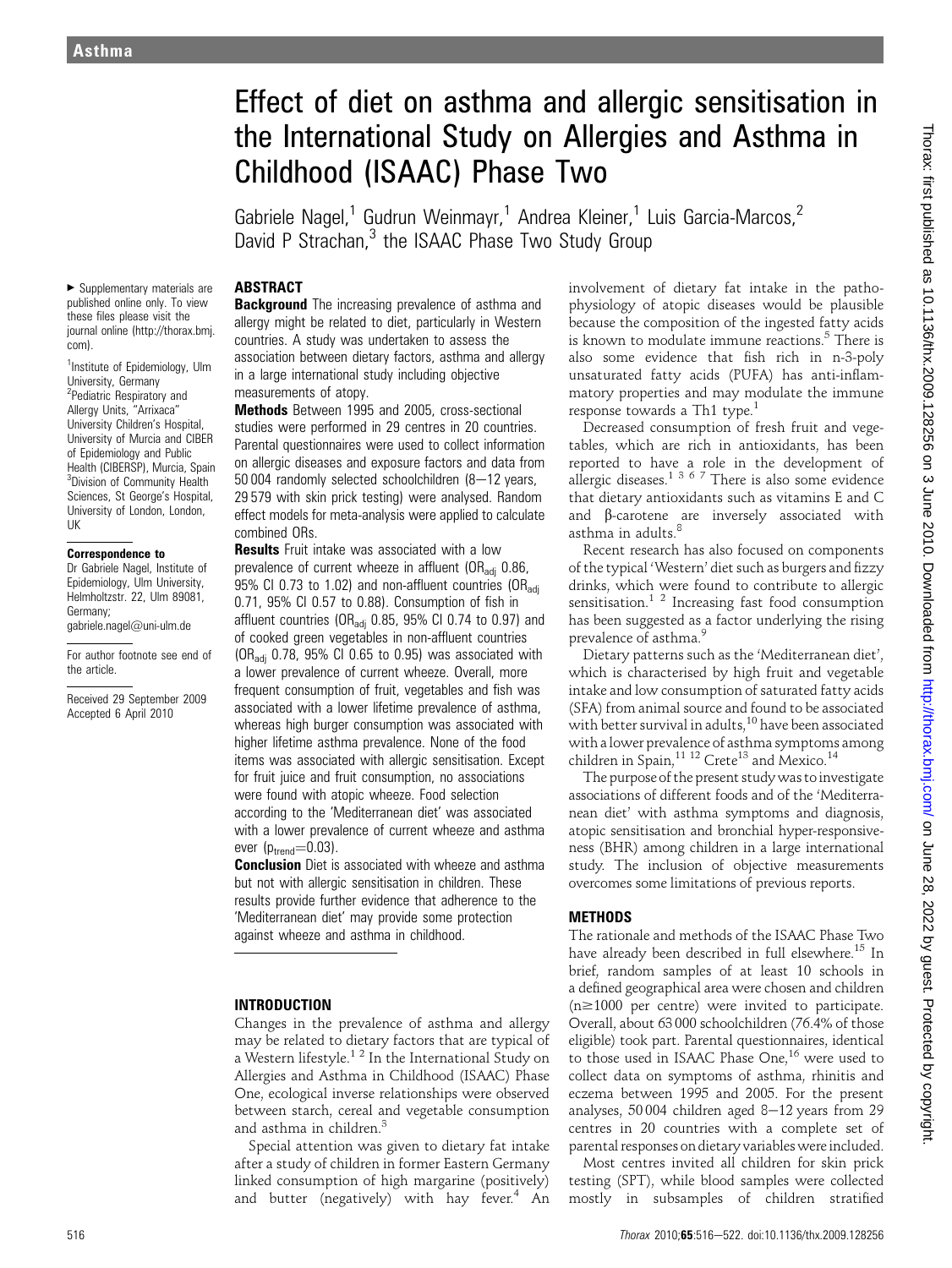according to wheezing status during the past year (approximately 100 wheezers and 100 non-wheezers per centre). The stratified subsampling was applied by most centres for lung function measurements and BHR testing. Approval of the local ethics committees was obtained by all centres.<sup>15 17</sup>

## Exposure assessment

Based on the hypotheses that low intake of antioxidants and PUFA and high intake of SFA and Western foods are associated with a high prevalence of asthma and allergy, the following food items were selected: meat, fish, fresh fruit, raw green vegetables, cooked green vegetables, burgers, fruit juice and fizzy drinks (for detailed questions and prevalence see online supplement).

The following potential confounders were considered: sex; age (years); current exposure to environmental tobacco smoke (ETS) ('Does anybody at present smoke inside your child's home?' Yes/ No); number of siblings (0,  $1-2$ ,  $\geq 3$ ); parental atopic disease ('Has the child's mother or father ever had any of the following diseases: asthma, hay fever or eczema?' Yes/No); and exercise  $(\geq 4$  times a week vs <4 times a week).

A score of the 'Mediterranean diet' pattern was derived according to the consumption frequency of food items. Points were assigned for 'low' consumption (less than once per week; score 0), 'regular' consumption (more than once a week; score 1) and 'frequent' consumption (at least once per day; score 2). Vegetables (raw green and cooked), fruit, fruit juice and fish were considered as 'pro-Mediterranean' foods and meat, burgers and fizzy drinks were considered as 'anti-Mediterranean' foods. Scores for the 'anti- Mediterranean' foods were reversed (ie,  $2$ =low consumption, 0=frequent consumption). The points for each of the eight items were added up to a summary score.

We classified the study centres into two broad categories on the basis of gross national income (GNI) per capita using the World Bank Atlas method<sup>18</sup> in order to assess the difference in the strength of any association between diet and wheezing with 'affluent' and 'non-affluent' countries (GNI <\$9200 per year per capita).

#### Outcome

The question 'Has your child had wheezing or whistling in the chest in the past 12 months?' was used as the indicator for childhood asthma. In addition, the lifetime prevalence of asthma was investigated using the question 'Has your child ever had asthma?'. SPTs were performed on 29 579 children using six common aeroallergens: Dermatophagoides pteronyssinus, D farinae, cat hair, Alternaria tenuis, mixed tree and grass pollen (ALK, Hørsholm, Denmark). In addition, data of locally relevant allergens tested in 15 centres were included. At least one positive reaction (weal size  $\geq 3$  mm after subtraction of the negative control) was defined as a positive SPT. Atopic wheeze was defined as wheeze during the past year and a positive SPT.<sup>19</sup>

Spirometry and test of BHR were performed according to American Thoracic Society (ATS) criteria<sup>20</sup> and are described in detail elsewhere<sup>15 17</sup> (see online supplement).

# Statistical analysis

Partial correlation coefficients were calculated in order to show the relationship between foods which are known to be correlated. For analysis involving stratified subsamples (mainly BHR and IgE analysis), weighted prevalences and risk estimates were calculated.<sup>21</sup> Random effect models for meta-analysis were applied to calculate crude (OR) and adjusted ORs (OR $_{\text{adj}}$ ) with 95% CIs combined for affluent and non-affluent countries<sup>22</sup> as well as for all centres combined. In multivariate models the potential confounders included were: sex, age, current exposure

to ETS, number of siblings, exercise and maternal atopic disease to control for both increased risk of atopy and potential lifestyle modifications. In addition, models with maternal education as an indicator for socioeconomic position were investigated. Further stratification by maternal atopic disease, sex, atopic and non-atopic wheeze was performed. Tests for linear trend were calculated based on the estimates for each dietary category (scored 0, 1, 2) in a linear regression model and the significance was tested by the Wald test  $(p_{trend})$ . By calculation of Cochrane  $Q$  and  $I^2$ , no substantial heterogeneity between centres was detected (data not shown).<sup>23</sup> Differences between strata were assessed by the z-test. Depending on prevalence and completeness of the variables, the numbers of subjects and sometimes the number of centres in the models differ.

SAS release 9.1 (SAS Institute) was used to analyse the data.

# RESULTS

Correlations between dietary factors are summarised in table 1 for affluent centres (lower triangle) and non-affluent countries (upper triangle). Most food items were only weakly correlated ( $p$ <0.3). Somewhat stronger positive correlations were apparent between the consumption of fruit, raw and cooked green vegetables in both affluent and non-affluent countries. Furthermore, the intake of fizzy drinks, meat, burgers and fruit juice was correlated in non-affluent countries. However, none of the partial correlations were greater than  $p=0.5$ .

The 'Mediterranean score' correlated well  $(p>0.5)$  with consumption of fruit, raw and cooked green vegetables in affluent countries and raw and cooked green vegetables in non-affluent countries.

Table 2 shows crude and adjusted ORs for wheeze during the past year by food items and affluence. In the multivariate models (model 2) the consumption of fresh fruit was significantly (p<0.05) associated with less wheeze during the past year in non-affluent countries (OR<sub>adj</sub> 0.71, 95% CI 0.57 to 0.88;  $Q=5.2$ ;  $I^2=0.0\%$ ) and non-significantly in affluent countries (OR<sub>adj</sub> 0.86, 95% CI 0.73 to 1.02; Q=5.8; I<sup>2</sup>=0.0%). The intake of fruit juice was significantly related to lower prevalence of wheeze in non-affluent countries only (ORadj 0.80, 95% CI 0.68 to 0.94,  $Q=7.0$ ;  $I^2=0.0$ %). High consumption of cooked green vegetables was significantly associated with fewer wheezers in non-affluent countries only (OR<sub>adi</sub> 0.78, 95% CI 0.65 to 0.95;  $Q=4.5$ ;  $I^2=0.0\%$ ). There was a similar trend for raw green vegetables (OR<sub>adj</sub> 0.86, 95% CI 0.72 to 1.02, Q=7.9; I<sup>2</sup>=0.0%). In affluent countries, children with high fish intake experienced wheeze less often during the previous year than children in the comparison group (OR<sub>adj</sub> 0.85, 95% CI 0.74 to 0.97, Q=7.4;  $I^2$ =0.0%), whereas in non-affluent countries this association was in the same direction but not statistically significant (ORadj 0.91, 95% CI 0.75 to 1.10, Q=10.3;  $I^2 = 22.6\%$ ). Meat consumption was not associated with wheeze during the previous year in either group of centres. In non-affluent countries, however, an inverse relationship was found between burger consumption and wheeze (OR<sub>adj</sub> 0.76, 95% CI 0.61 to 0.95, Q=3.5; I<sup>2</sup>=0.0%), contrasting with a positive but non-significant association in affluent countries (OR 1.11, 95% CI 0.96 to 1.26; Q=4.0;  $I^2=0.0\%$ ). These two ORs for burger consumption differ significantly ( $p < 0.005$  for interaction). A similar but less significant pattern emerged for fizzy drinks.

Further adjustment for maternal education as an indicator of socioeconomic position did not substantially change the direction or the strength of the associations.

Concerning different intake frequencies, no major differences due to affluence and adjustment for maternal education emerged,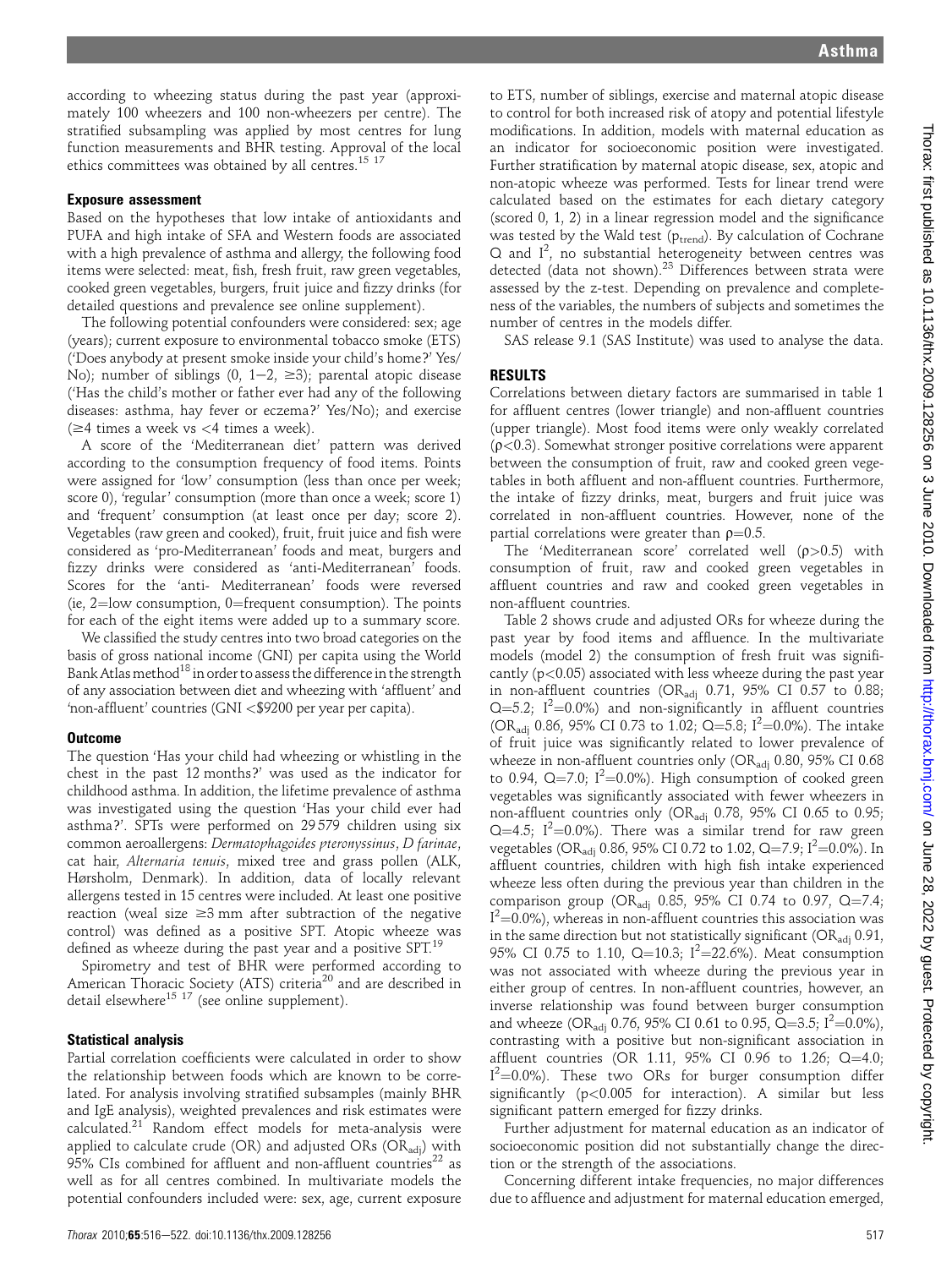|                                   | Meat               | Fish               | Fresh<br>fruit | Raw green<br>vegetables | <b>Cooked green</b><br>vegetables | <b>Burger</b> | <b>Fruit Juice</b> | Fizzy<br>drinks | Mediterranean<br>Score |
|-----------------------------------|--------------------|--------------------|----------------|-------------------------|-----------------------------------|---------------|--------------------|-----------------|------------------------|
| Meat                              |                    | 0.24               | 0.22           | 0.14                    | $-0.005NS$                        | 0.31          | 0.32               | 0.32            | $-0.23$                |
| Fish                              | 0.08               |                    | 0.17           | 0.14                    | 0.14                              | 0.16          | 0.17               | 0.11            | 0.26                   |
| <b>Fresh fruit</b>                | 0.16               | 0.13               |                | 0.30                    | 0.15                              | 0.13          | 0.41               | 0.24            | 0.46                   |
| Raw green<br>vegetables           | 0.06               | 0.17               | 0.38           |                         | 0.43                              | 0.13          | 0.23               | 0.06            | 0.58                   |
| <b>Cooked green</b><br>vegetables | 0.22               | 0.16               | 0.32           | 0.38                    |                                   | 0.004         | 0.03               | $-0.09$         | 0.58                   |
| <b>Burger</b>                     | 0.08               | 0.01 <sub>NS</sub> | $-0.05$        | $-0.04$                 | $-0.02$                           |               | 0.34               | 0.35            | $-0.21$                |
| Fruit juice                       | 0.04               | 0.05               | 0.14           | 0.09                    | 0.04                              | 0.04          |                    | 0.45            | 0.26                   |
| <b>Fizzy drinks</b>               | $-0.01NS$          | $-0.001NS$         | $-0.10$        | $-0.06$                 | $-0.14$                           | 0.18          | 0.10               |                 | $-0.27$                |
| Mediterranean<br>Score            | 0.01 <sub>NS</sub> | 0.36               | 0.60           | 0.61                    | 0.56                              | $-0.27$       | 0.39               | $-0.36$         |                        |

**Table 1** Correlation ( $\rho$ ) between food items adjusted for centre (partial correlation) by affluence status (non-affluent upper triangle, affluent lower triangle)\*

\*All p values were  $<$  0.001 apart from the correlations marked 'NS' (p $>$  0.05).

so further models were calculated combining all centres without adjustment for maternal education. Table 3 shows the ORs for current wheeze in the previous year, asthma ever, skin prick positivity and BHR. Compared with none or occasional consumption, the consumption of burgers  $\geq 3$  times per week was associated with a higher lifetime asthma prevalence (ORadi 1.42, 95% CI 1.08 to 1.87, Q=18.8; I<sup>2</sup>=20.0%). A high frequency of fish intake ( $p_{\text{trend}}$ =0.04) as well as raw vegetables ( $\geq$ 3 times vs never/ occasionally: OR<sub>adj</sub> 0.86, 95% CI 0.74 to 0.98, Q=19.9; I<sup>2</sup>=14.4%) and cooked green vegetables (OR<sub>adi</sub> 0.86, 95% CI 0.74 to 0.997,  $Q=16.9;$   $I^2=5.2%$ ) was related to lower asthma prevalence. Frequencies of meat, fruit juice and fizzy drink consumption were not related to asthma ever. SPT positivity (table 3) and elevated specific IgE concentrations (data not shown) were not related to the selected dietary factors. BHR (table 3) as an indicator of asthma was not associated with any of the selected foods.

Analyses performed after stratification by SPT positivity are shown in table 4. In affluent countries, none of the food items was associated with wheeze among children with a positive SPT. In contrast, in non-affluent countries regular consumption of fish, raw vegetables, fruit juice and burgers were statistically significantly associated with fewer wheezers among children with a positive SPT, but not among children with a negative SPT. Among children with a negative SPT, regular fruit intake was associated with fewer wheezers in affluent and non-affluent countries. In affluent countries, regular meat intake was also inversely related to wheeze during the past year among atopic and non-atopic children.

A higher score indicating adherence to a 'Mediterranean' dietary pattern was associated with a lower prevalence of wheezing (OR 0.97 per unit increase of score, 95% CI 0.94 to 0.99,  $p_{\text{trend}} = 0.03$ , Q=14.9; I<sup>2</sup>=5.8%) and asthma (OR 0.95 per unit, 95% CI 0.92 to 0.99,  $p_{\text{trend}} = 0.03$ , Q=17.7, I<sup>2</sup>=26.6%). However, no statistically significant association was observed between the 'Mediterranean diet' score and SPT positivity (OR 1.00 per score unit, 95% CI 0.95 to 1.04; Q=29.4; I<sup>2</sup>=52.4%) and BHR (OR 1.05 per score unit, 95% CI 0.96 to 1.14; Q=14.2; I<sup>2</sup>=22.4%).

# **DISCUSSION**

This large multicentre international study including both affluent and non-affluent countries provides further evidence for protective associations of regular fish, fruit and vegetable consumption with symptoms of asthma. In contrast to non-affluent countries, frequent burger consumption was related to a higher prevalence of wheeze and asthma in non-atopic children in affluent centres. No

significant associations were found for meat and fizzy drink intake. In addition, none of the objective markers studied (SPT positivity, elevated specific IgE levels and saline-induced BHR) were related to any of the selected food items. In non-affluent countries, however, a protective effect of consumption of burgers, fish, raw vegetables and fruit juice against wheeze was stronger among children with a positive SPT.

# Strengths and limitations

Several possible limitations of the study need to be considered. Data on habitual diet were collected retrospectively by parental questioning which may have introduced recall bias. However, in these young children, parents provide reliable information on current diet. $24$  In addition, only a few selected items of common foods were considered based on the hypotheses that plant food is inversely associated with asthma and a 'Western' diet is positively associated with asthma. Furthermore, based on the ISAAC questionnaire, we could not adjust for total energy intake and body mass index. However, most other studies in children did not adjust for total energy intake. Multiple comparisons were performed which needs to be considered for interpretation of the results. Among the strengths are the use of the standardised ISAAC questionnaires and methodology in all centres and the inclusion of non-affluent countries. Furthermore, we were able to adjust for parental atopy, which may have introduced some bias related to food selection in allergic subjects. However, due to the cross-sectional study design, reverse causation cannot be completely excluded.

# Fruit and vegetables

Our findings of inverse associations between asthma and frequency of fruit and vegetable consumption are in line with previous studies in children.<sup>3</sup> <sup>25</sup> Fruit and vegetables contain antioxidants and other biologically active factors which may contribute to the favourable effect of fruit consumption in asthma.<sup>6</sup> In particular, foods rich in vitamin C have been reported to relate to better lung function and fewer asthma symptoms.<sup>6 26</sup> In clinical studies, dietary vitamin E intake has been shown to be inversely associated with plasma IgE levels, an effect which is likely to be mediated by different mechanism(s).<sup>2</sup> Furthermore, it has been reported that carotenoids and vitamins C and E positively influence pulmonary function.<sup>27</sup>

Consistent with our findings in the ISAAC Phase One ecological study, centres with a high average intake of vegetables found a lower prevalence of wheeze among children aged  $13-14$  years.<sup>3</sup> Further evidence of inverse associations for fruit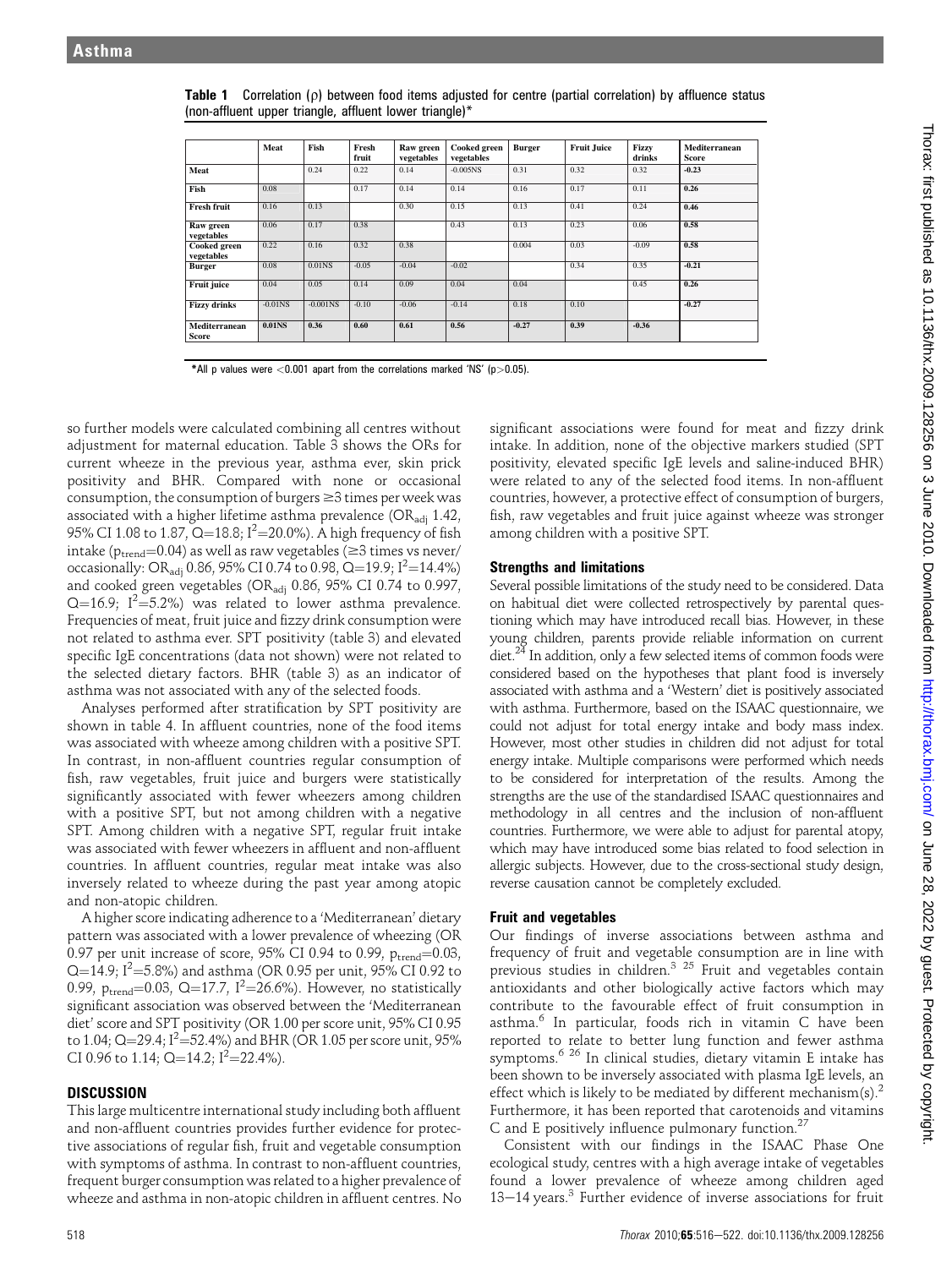| Adjusted*<br>11509<br>14075<br>14314<br>14398<br>14426<br>0.85<br>0.92<br>1.02<br>1.11<br>g<br>0.66 to 0.92<br>0.92 to 1.26<br>1.04 to 1.37<br>0.80 to 0.97<br>95% CI                | 0.96 to 1.26<br>0.71 to 1.20<br>0.86 to 1.22<br>95% CI<br>Ref<br>Ref<br>Ref<br>Ref | Adjusted †<br>10118<br>10223<br>10262<br>9979<br>0.99<br>1.09<br>1.00<br>g | 0.74 to 1.33<br>ਹ<br>95%<br>Ref | Crude<br>17947<br>$\epsilon$                                                               | 95% CI                | Adjusted*                                                    |                         | Adjusted† |                       | centres for adjusted* models<br>affluent and non-affluent                                                                                                                                                                      |
|--------------------------------------------------------------------------------------------------------------------------------------------------------------------------------------|------------------------------------------------------------------------------------|----------------------------------------------------------------------------|---------------------------------|--------------------------------------------------------------------------------------------|-----------------------|--------------------------------------------------------------|-------------------------|-----------|-----------------------|--------------------------------------------------------------------------------------------------------------------------------------------------------------------------------------------------------------------------------|
|                                                                                                                                                                                      |                                                                                    |                                                                            |                                 |                                                                                            |                       |                                                              |                         |           |                       |                                                                                                                                                                                                                                |
|                                                                                                                                                                                      |                                                                                    |                                                                            |                                 |                                                                                            |                       | g                                                            | 95% CI                  | g         | ਠ<br>95%              | (p for z-test)                                                                                                                                                                                                                 |
|                                                                                                                                                                                      |                                                                                    |                                                                            |                                 |                                                                                            |                       | 13124                                                        |                         | 5493      |                       |                                                                                                                                                                                                                                |
|                                                                                                                                                                                      |                                                                                    |                                                                            |                                 |                                                                                            | Ref                   |                                                              | Ref                     |           | <b>Ref</b>            |                                                                                                                                                                                                                                |
|                                                                                                                                                                                      |                                                                                    |                                                                            |                                 | 0.84                                                                                       | 0.66 to 1.07          | 0.83                                                         | 0.64 to 1.09            | 0.79      | $0.57$ to $1.11$      | 0.593                                                                                                                                                                                                                          |
|                                                                                                                                                                                      |                                                                                    |                                                                            |                                 | 8404                                                                                       |                       | 5711                                                         |                         | 5158      |                       |                                                                                                                                                                                                                                |
|                                                                                                                                                                                      |                                                                                    |                                                                            | Ref                             |                                                                                            | Ref                   |                                                              | Ref                     |           | Ref                   |                                                                                                                                                                                                                                |
|                                                                                                                                                                                      |                                                                                    |                                                                            | $0.93$ to $1.28$                | 0.81                                                                                       | 0.64 to 1.03          | 0.76                                                         | to 0.95<br>0.61         | 0.76      | 0.95<br>₽<br>0.60     | 0.005                                                                                                                                                                                                                          |
|                                                                                                                                                                                      |                                                                                    |                                                                            |                                 | 17658                                                                                      |                       | 12962                                                        |                         | 5379      |                       |                                                                                                                                                                                                                                |
|                                                                                                                                                                                      |                                                                                    |                                                                            | Ref                             |                                                                                            | Ref                   |                                                              | Ref                     |           | Ref                   |                                                                                                                                                                                                                                |
|                                                                                                                                                                                      |                                                                                    |                                                                            | to 1.18<br>0.84                 | 0.83                                                                                       | 0.73 to 0.94          | 0.87                                                         | to 1.01<br>0.74         | 0.82      | to $1.00$<br>0.67     | 0.164                                                                                                                                                                                                                          |
|                                                                                                                                                                                      |                                                                                    |                                                                            |                                 | 17904                                                                                      |                       | 12931                                                        |                         | 5306      |                       |                                                                                                                                                                                                                                |
|                                                                                                                                                                                      |                                                                                    |                                                                            | Ref                             |                                                                                            | Ref                   |                                                              | Ref                     |           | <b>Ref</b>            |                                                                                                                                                                                                                                |
|                                                                                                                                                                                      | 0.74 to 0.97                                                                       | 0.81                                                                       | $0.70$ to $0.94$                | 0.93                                                                                       | $0.79$ to $1.08$      | 0.91                                                         | $0.75$ to $1.10$        | 0.94      | $\times 1.15$<br>0.77 | 0.589                                                                                                                                                                                                                          |
|                                                                                                                                                                                      |                                                                                    | 10158                                                                      |                                 | 17901                                                                                      |                       | 13134                                                        |                         | 5477      |                       |                                                                                                                                                                                                                                |
|                                                                                                                                                                                      | Ref                                                                                |                                                                            | Ref                             |                                                                                            | Ref                   |                                                              | Ref                     |           | Ref                   |                                                                                                                                                                                                                                |
| 0.86<br>0.69 to 0.95                                                                                                                                                                 | 0.73 to 1.02                                                                       | 0.81                                                                       | 0.67 to 0.98                    | 0.71                                                                                       | 0.60 to 0.84          | 0.71                                                         | 0.57 to 0.88            | 0.72      | to 0.95<br>0.54       | 0.168                                                                                                                                                                                                                          |
| 13810                                                                                                                                                                                |                                                                                    | 10106                                                                      |                                 | 17583                                                                                      |                       | 12940                                                        |                         | 5314      |                       |                                                                                                                                                                                                                                |
|                                                                                                                                                                                      | Ref                                                                                |                                                                            | Ref                             |                                                                                            | Ref                   |                                                              | Ref                     |           | Ref                   |                                                                                                                                                                                                                                |
| 0.95<br>$0.82$ to $1.01$                                                                                                                                                             | 0.84 to 1.08                                                                       | 0.96                                                                       | to 1.09<br>0.84                 | 0.83                                                                                       | $0.70$ to $0.99$      | 0.86                                                         | $0.72 \text{ to } 1.02$ | 0.85      | to 1.09<br>0.66       | 0.327                                                                                                                                                                                                                          |
| 12205                                                                                                                                                                                |                                                                                    | 8131                                                                       |                                 |                                                                                            |                       | 12892                                                        |                         | 5274      |                       |                                                                                                                                                                                                                                |
|                                                                                                                                                                                      | Ref                                                                                |                                                                            |                                 |                                                                                            | Ref                   |                                                              | Ref                     |           | Ref                   |                                                                                                                                                                                                                                |
| 1.03<br>0.88 to 1.11                                                                                                                                                                 | $0.91$ to $1.1$                                                                    | 1.03                                                                       |                                 |                                                                                            | 0.75 to 0.98          | 0.78                                                         | 0.65 to 0.95            | 0.78      | $t_0$ 0.97<br>0.63    | 0.018                                                                                                                                                                                                                          |
| 13917                                                                                                                                                                                |                                                                                    | 9873                                                                       |                                 | 16431                                                                                      |                       | 13012                                                        |                         |           |                       |                                                                                                                                                                                                                                |
|                                                                                                                                                                                      | Ref                                                                                |                                                                            |                                 |                                                                                            | Ref                   |                                                              | Ref                     |           | Ref                   |                                                                                                                                                                                                                                |
| 1.00<br>$0.90$ to $1.14$                                                                                                                                                             | 0.85 to 1.18                                                                       | 1.03                                                                       |                                 |                                                                                            | 0.66 to 0.99          | 0.80                                                         | to $0.94$<br>0.68       | 0.84      | to 1.03<br>0.68       | 0.053                                                                                                                                                                                                                          |
| *Adjusted for age, sex, environmental tobacco smoke, parental atopy, exercise and number<br>†Adjusted for age, sex, environmental tobacco smoke, parental atopy, exercise, number of |                                                                                    |                                                                            |                                 |                                                                                            |                       |                                                              |                         |           |                       |                                                                                                                                                                                                                                |
|                                                                                                                                                                                      |                                                                                    |                                                                            |                                 | of siblings $(0, 1-2, \geq 3$ siblings).<br>$0.89$ to $1.19$<br>0.83 to 1.29<br>Ref<br>Ref | 17552<br>0.85<br>0.81 | siblings $(0, 1-2, \geq 3$ siblings) and maternal education. |                         |           | 5422                  | SDietary variables in the 'never' and 'less than once per week' categories were classified as NO and dietary variables in the '1-2 times per week', '3-6 times per week' and 'once per day or more often' were classified as Y |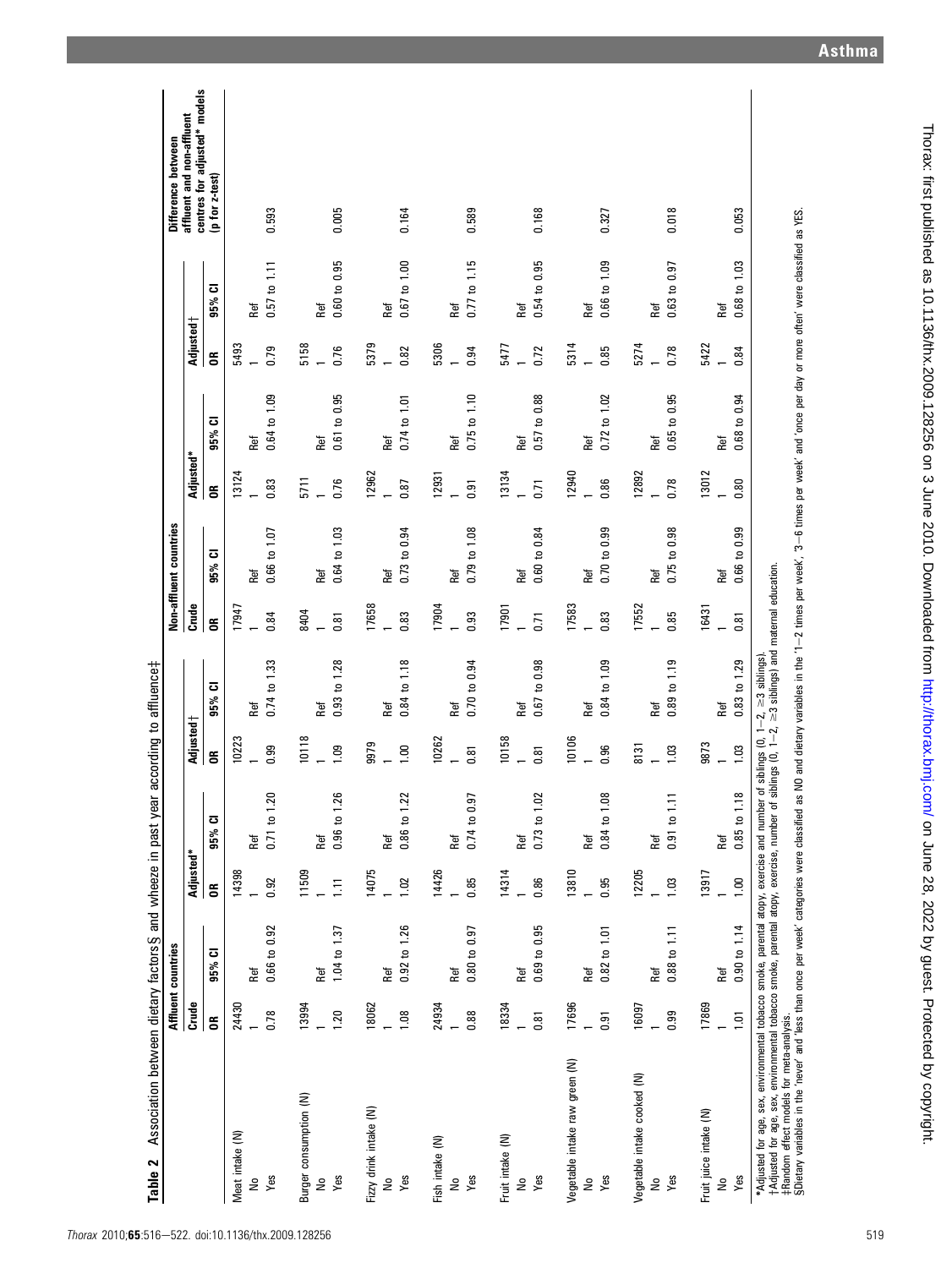|                                | All centres +              |              |                       |               |              |                           |                      |              |
|--------------------------------|----------------------------|--------------|-----------------------|---------------|--------------|---------------------------|----------------------|--------------|
|                                | Wheeze past year adjusted* |              | Asthma ever adjusted* |               | adjusted*    | Skin prick test for atopy | <b>BHR</b> adjusted* |              |
|                                | <b>OR</b>                  | 95% CI       | 0R                    | 95% CI        | <b>OR</b>    | 95% CI                    | 0R                   | 95% CI       |
| Meat intake (N)                | 27522                      |              | 25171                 |               | 15505        |                           | 1794                 |              |
| Never/occasionally             | $\mathbf{1}$               | Ref          | $\mathbf{1}$          | Ref           | $\mathbf{1}$ | Ref                       | 1                    | Ref          |
| $1-2$ times/week               | 0.89                       | 0.74 to 1.07 | 1.05                  | 0.86 to 1.28  | 1.01         | 0.83 to 1.21              | 0.86                 | 0.56 to 1.33 |
| $\geq$ 3 times/week            | 0.86                       | 0.70 to 1.06 | 1.11                  | 0.90 to 1.35  | 1.06         | 0.86 to 1.30              | 1.05                 | 0.60 to 1.83 |
| p for linear trend             |                            | 0.20         |                       | 0.03          |              | 0.41                      |                      | 0.84         |
| Burger consumption (N)         | 17220                      |              | 15838                 |               | 12005        |                           | 2041                 |              |
| Never/occasionally             | 1                          | Ref          | 1                     | Ref           | $\mathbf{1}$ | Ref                       | 1                    | Ref          |
| $1-2$ times/week               | 0.97                       | 0.85 to 1.11 | 1.04                  | 0.90 to 1.20  | 1.06         | 0.94 to 1.20              | 0.79                 | 0.56 to 1.11 |
| $\geq$ 3 times/week            | 1.12                       | 0.86 to 1.45 | 1.42                  | 1.08 to 1.87  | 1.08         | 0.87 to 1.33              | 1.69                 | 0.74 to 3.82 |
| p for linear trend             |                            | 0.05         |                       | 0.28          |              | 0.44                      |                      | 0.48         |
| Fizzy drink intake (N)         | 27037                      |              | 25489                 |               | 15317        |                           | 2064                 |              |
| Never/occasionally             | $\mathbf{1}$               | Ref          | $\mathbf{1}$          | Ref           | $\mathbf{1}$ | Ref                       | $\mathbf{1}$         | Ref          |
| $1-2$ times/week               | 0.96                       | 0.84 to 1.10 | 1.00                  | 0.85 to 1.16  | 1.11         | 1.01 to 1.22              | 1.43                 | 0.96 to 2.12 |
| $\geq$ 3 times/week            | 0.96                       | 0.85 to 1.09 | 1.03                  | 0.91 to 1.16  | 1.03         | 0.92 to 1.16              | 1.35                 | 0.85 to 2.14 |
| p for linear trend             |                            | 0.33         |                       | 0.33          |              | 0.49                      |                      | 0.45         |
| Fish intake (N)                | 27357                      |              | 25853                 |               | 15380        |                           | 2086                 |              |
| Never/occasionally             | 1                          | Ref          | 1                     | Ref           | $\mathbf{1}$ | Ref                       | 1                    | Ref          |
| $1-2$ times/week               | 0.88                       | 0.78 to 0.99 | 0.90                  | 0.81 to 1.00  | 0.93         | 0.84 to 1.02              | 1.02                 | 0.75 to 1.37 |
| $\geq$ 3 times/week            | 0.87                       | 0.74 to 1.03 | 0.92                  | 0.78 to 1.08  | 1.03         | 0.89 to 1.19              | 1.34                 | 0.83 to 2.15 |
| p for linear trend             |                            | 0.29         |                       | 0.04          |              | 0.81                      |                      | 0.30         |
| Fruit intake (N)               | 27448                      |              | 25100                 |               | 15466        |                           | 2094                 |              |
| Never/occasionally             | $\mathbf{1}$               | Ref          | $\mathbf{1}$          | Ref           | $\mathbf{1}$ | Ref                       | 1                    | Ref          |
| $1-2$ times/week               | 0.84                       | 0.71 to 0.99 | 0.89                  | 0.72 to 1.10  | 1.04         | 0.89 to 1.21              | 0.75                 | 0.43 to 1.33 |
| $\geq$ 3 times/week            | 0.79                       | 0.68 to 0.91 | 0.85                  | 0.74 to 0.98  | 0.95         | 0.81 to 1.10              | 0.98                 | 0.66 to 1.47 |
| p for linear trend             |                            | 0.19         |                       | 0.18          |              | 0.15                      |                      | 0.95         |
| Vegetable intake raw green (N) | 26750                      |              | 24533                 |               | 15083        |                           | 2059                 |              |
| Never/occasionally             | 1                          | Ref          | $\mathbf{1}$          | Ref           | $\mathbf{1}$ | Ref                       | 1                    | Ref          |
| $1-2$ times/week               | 0.97                       | 0.85 to 1.10 | 0.96                  | 0.83 to 1.10  | 1.09         | 0.98 to 1.22              | 0.88                 | 0.46 to 1.67 |
| $\geq$ 3 times/week            | 0.90                       | 0.81 to 1.01 | 0.86                  | 0.75 to 0.98  | 1.05         | 0.93 to 1.20              | 1.08                 | 0.80 to 1.45 |
| p for linear trend             |                            | 0.14         |                       | 0.15          |              | 0.63                      |                      | 0.74         |
| Vegetable intake cooked (N)    | 25097                      |              | 23634                 |               | 13266        |                           | 1667                 |              |
| Never/occasionally             | 1                          | Ref          | $\mathbf{1}$          | Ref           | $\mathbf{1}$ | Ref                       | 1                    | Ref          |
| $1-2$ times/week               | 0.96                       | 0.84 to 1.10 | 0.89                  | 0.78 to 1.02  | 1.11         | 0.98 to 1.26              | 1.23                 | 0.78 to 1.93 |
| $\geq$ 3 times/week            | 0.94                       | 0.83 to 1.06 | 0.86                  | 0.74 to 0.996 | 1.05         | 0.93 to 1.19              | 1.20                 | 0.82 to 1.77 |
| p for linear trend             |                            | 0.12         |                       | 0.20          |              | 0.70                      |                      | 0.41         |
| Fruit juice intake (N)         | 26929                      |              | 25357                 |               | 15348        |                           | 2072                 |              |
| Never/occasionally             | $\mathbf{1}$               | Ref          | $\mathbf{1}$          | Ref           | $\mathbf{1}$ | Ref                       | $\mathbf{1}$         | Ref          |
| $1-2$ times/week               | 0.90                       | 0.79 to 1.02 | 0.93                  | 0.81 to 1.07  | 0.99         | 0.89 to 1.11              | 0.85                 | 0.56 to 1.27 |
| $\geq 3$ times/week            | 0.91                       | 0.81 to 1.02 | 0.90                  | 0.80 to 1.01  | 0.95         | 0.85 to 1.06              | 0.90                 | 0.60 to 1.36 |
| p for linear trend             |                            | 0.39         |                       | 0.14          |              | 0.21                      |                      | 0.55         |

Table 3 Association between the consumption of selected foods and wheeze in the past year, asthma ever, skin prick test for atopy and specific IgE

\*Adjusted for age, sex, environmental tobacco smoke, parental atopy, exercise and number of siblings (0,  $1-2$ ,  $\geq$ 3 siblings).

yRandom effect models for meta-analysis.

BHR, bronchial hyper-responsiveness.

and vegetable consumption comes from other studies either focused on intake frequency  $672528$  or on biomarkers of exposure.<sup>29</sup> In contrast, a lack of association between vegetable intake and asthma has been reported among Dutch children.<sup>30</sup> One possible explanation for an inverse association between the consumption of cooked green vegetables and wheeze in nonaffluent countries could be the differential selection of vegetables and the preparation method as well as possible differences in the wheeze phenotype.

We found no inverse associations between fruit and vegetable consumption and BHR or lung function, but protective associations have been reported.<sup>26 31 32</sup> A high intake of apples and pears was associated with less BHR in a cross-sectional study among young adults in Australia.<sup>31</sup> Low intakes of fruit juices have been associated with significantly reduced lung function in subjects aged 11–19 years. $^{26}$  In a study in men from Italy, Finland and The Netherlands, high fruit and vegetable consumption was positively associated with pulmonary function.<sup>32</sup>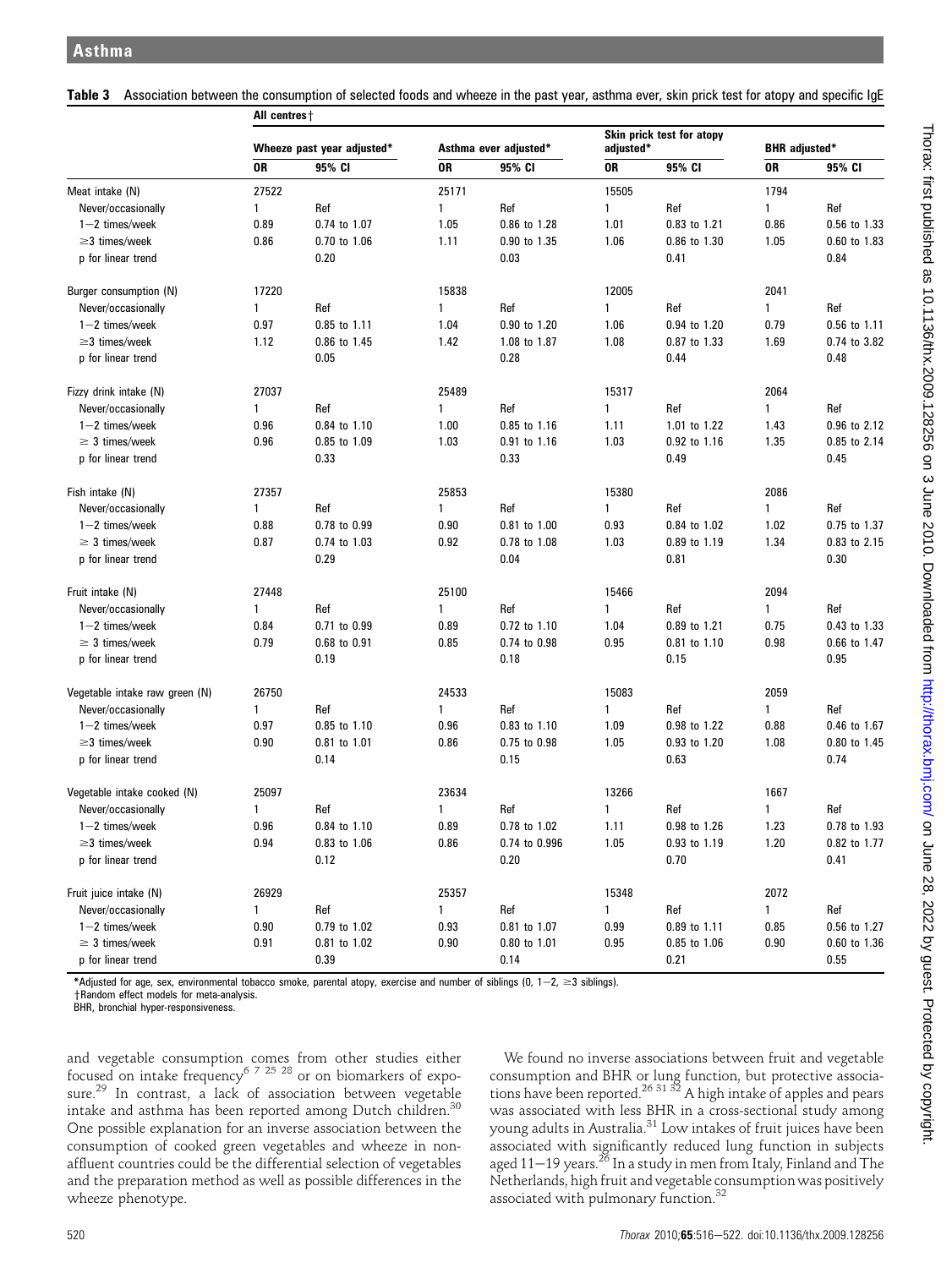Table 4 Association between dietary factors‡ and wheeze in past year according to skin prick test (SPT) and national gross national income (GNI) per capita<sup>+</sup>

|                                   | <b>Affluent countries</b>            |              |              |                         |                                     | <b>Non-affluent countries</b> |                         |                                      |              |                                     |  |
|-----------------------------------|--------------------------------------|--------------|--------------|-------------------------|-------------------------------------|-------------------------------|-------------------------|--------------------------------------|--------------|-------------------------------------|--|
|                                   | Wheeze among<br><b>SPT</b> positive* |              | negative*    | <b>Wheeze among SPT</b> | <b>Difference</b><br>between strata | positive*                     | <b>Wheeze among SPT</b> | <b>Wheeze among SPT</b><br>negative* |              | <b>Difference</b><br>between strata |  |
|                                   | 0R                                   | 95% CI       | 0R           | 95% CI                  | (p for z-test)                      | <b>OR</b>                     | 95% CI                  | <b>OR</b>                            | 95% CI       | (p for z-test)                      |  |
| Meat intake (N)                   | 2095                                 |              | 3420         |                         |                                     | 1176                          |                         | 4380                                 |              |                                     |  |
| No                                | 1                                    | Ref          | 1            | Ref                     |                                     | $\mathbf{1}$                  | Ref                     | $\mathbf{1}$                         | Ref          |                                     |  |
| Yes                               | 0.85                                 | 0.46 to 1.58 | 0.57         | 0.34 to 0.95            | 0.323                               | 0.71                          | 0.41 to 1.22            | 1.12                                 | 0.67 to 1.85 | 0.229                               |  |
| Burger consumption (N)            | 1880                                 |              | 5894         |                         |                                     | 519                           |                         | 3459                                 |              |                                     |  |
| No                                | 1                                    | Ref          | $\mathbf{1}$ | Ref                     |                                     | $\mathbf{1}$                  | Ref                     | $\mathbf{1}$                         | Ref          |                                     |  |
| Yes                               | 0.94                                 | 0.72 to 1.23 | 1.29         | 0.99 to 1.68            | 0.097                               | 0.33                          | 0.16 to 0.66            | 0.93                                 | 0.69 to 1.26 | 0.008                               |  |
| Fizzy drink intake (N)            | 2560                                 |              | 6559         |                         |                                     | 1202                          |                         | 4996                                 |              |                                     |  |
| No                                | 1                                    | Ref          | 1            | Ref                     |                                     | $\mathbf{1}$                  | Ref                     | $\mathbf{1}$                         | Ref          |                                     |  |
| Yes                               | 0.92                                 | 0.74 to 1.14 | 1.11         | 0.98 to 1.38            | 0.222                               | 0.68                          | 0.45 to 1.04            | 0.90                                 | 0.69 to 1.17 | 0.288                               |  |
| Fish intake (N)                   | 2608                                 |              | 6619         |                         |                                     | 1172                          |                         | 4957                                 |              |                                     |  |
| No                                | 1                                    | Ref          | $\mathbf{1}$ | Ref                     |                                     | $\mathbf{1}$                  | Ref                     | $\mathbf{1}$                         | Ref          |                                     |  |
| Yes                               | 1.02                                 | 0.76 to 1.35 | 0.78         | 0.62 to 0.98            | 0.153                               | 0.51                          | 0.32 to 0.81            | 1.20                                 | 0.94 to 1.54 | 0.001                               |  |
| Fruit intake (N)                  | 2589                                 |              | 6566         |                         |                                     | 1152                          |                         | 4866                                 |              |                                     |  |
| No                                | 1                                    | Ref          | $\mathbf{1}$ | Ref                     |                                     | $\mathbf{1}$                  | Ref                     | $\mathbf{1}$                         | Ref          |                                     |  |
| Yes                               | 0.88                                 | 0.63 to 1.21 | 0.72         | 0.53 to 0.97            | 0.374                               | 0.47                          | 0.21 to 1.02            | 0.61                                 | 0.45 to 0.85 | 0.529                               |  |
| Vegetable intake raw green (N)    | 2493                                 |              | 6436         |                         |                                     | 1170                          |                         | 4063                                 |              |                                     |  |
| No                                | 1                                    | Ref          | 1            | Ref                     |                                     | $\mathbf{1}$                  | Ref                     | $\mathbf{1}$                         | Ref          |                                     |  |
| Yes                               | 0.98                                 | 0.77 to 1.24 | 0.87         | 0.69 to 1.10            | 0.515                               | 0.46                          | 0.28 to 0.78            | 0.88                                 | 0.67 to 1.14 | 0.026                               |  |
| Vegetable intake cooked green (N) | 2135                                 |              | 4992         |                         |                                     | 1078                          |                         | 4038                                 |              |                                     |  |
| No                                | 1                                    | Ref          | 1            | Ref                     |                                     | $\mathbf{1}$                  | Ref                     | $\mathbf{1}$                         | Ref          |                                     |  |
| Yes                               | 1.07                                 | 0.76 to 1.48 | 0.98         | 0.72 to 1.33            | 0.709                               | 0.59                          | 0.35 to 0.98            | 0.78                                 | 0.58 to 1.04 | 0.354                               |  |
| Fruit juice intake (N)            | 2563                                 |              | 6534         |                         |                                     | 1193                          |                         | 5034                                 |              |                                     |  |
| No                                | 1                                    | Ref          | $\mathbf{1}$ | Ref                     |                                     | 1                             | Ref                     | $\mathbf{1}$                         | Ref          |                                     |  |
| Yes                               | 0.92                                 | 0.71 to 1.19 | 1.40         | 0.97 to 2.04            | 0.065                               | 0.47                          | 0.32 to 0.69            | 0.87                                 | 0.66 to 1.14 | 0.011                               |  |

\*Adjusted for age, sex, environmental tobacco smoke, parental atopy, exercise and number of siblings (0,  $1-2$ ,  $\geq$ 3 siblings).

yRandom effect models for meta-analysis.

<sup>z</sup>Dietary variables in the 'never' and 'less than once per week' categories were classified as NO and dietary variables in the '1e2 times per week', '3e6 times per week' and 'once per day or more often' were classified as YES.

#### Fish consumption

Fish is rich in n-3 PUFAs which have been shown to counterbalance pro-allergic  $T$  helper (Th)2 activity.<sup>33</sup> Our results of a protective association of fish consumption with asthma are in line with the Dutch ISAAC Phase Two subsample using a more detailed semiquantitative food frequency questionnaire and objective indicators such as SPT and BHR, $30$  a study among children aged 6.5 years in  $Spin<sup>7</sup>$  and another one carried out in 10-14-year-old schoolchildren in Sweden. $34$  Our observations of no association between fish intake, BHR and SPT are consistent with the results of a prospective study on n-3 and n-6 fatty acids, asthma and atopy among children aged  $5 \text{ years}^{35}$  and a study using fatty acids in serum cholesterol esters as biomarkers of exposure.<sup>36</sup>

## Meat and burger consumption

In line with previous research, we found the consumption of burgers to be related to a higher asthma prevalence.<sup>9 12</sup> Fast food is rich in industrially hydrogenated vegetable fats such as margarine and meat from ruminant animals which are dietary sources of trans-fatty acids. There is some evidence that dietary intake of trans-fatty acids is associated with asthma and atopy.37 However, meat consumption in general was not associated with any of the outcomes in our study, in line with other reports.9 12 The frequency of burger consumption could be considered as a proxy for unknown lifestyle factors which may vary depending on the societal context, environmental and other lifestyle factors. It is therefore of interest that the association with burgers differed significantly between affluent and nonaffluent countries in our analysis, in particular by SPT status in non-affluent countries.

#### 'Mediterranean diet' score

In line with other reports, we observed an inverse relationship between adherence to a 'Mediterranean' dietary pattern and both current wheeze<sup>11 13</sup> and asthma ever.<sup>12 14</sup> The 'Mediterranean diet' is characterised by high intake of antioxidants and n-3-PUFA and low intake of SFA and trans-fatty acids, which have been shown to be contribute to a lower asthma prevalence.<sup>1</sup>

# **CONCLUSION**

In summary, our observations support previous reports that the adherence to a 'Mediterranean diet' may provide protection against wheeze and asthma in childhood. As consumption of fish, fruit and vegetables is widely recommended for prevention of cardiovascular disease and cancer, our findings suggest that